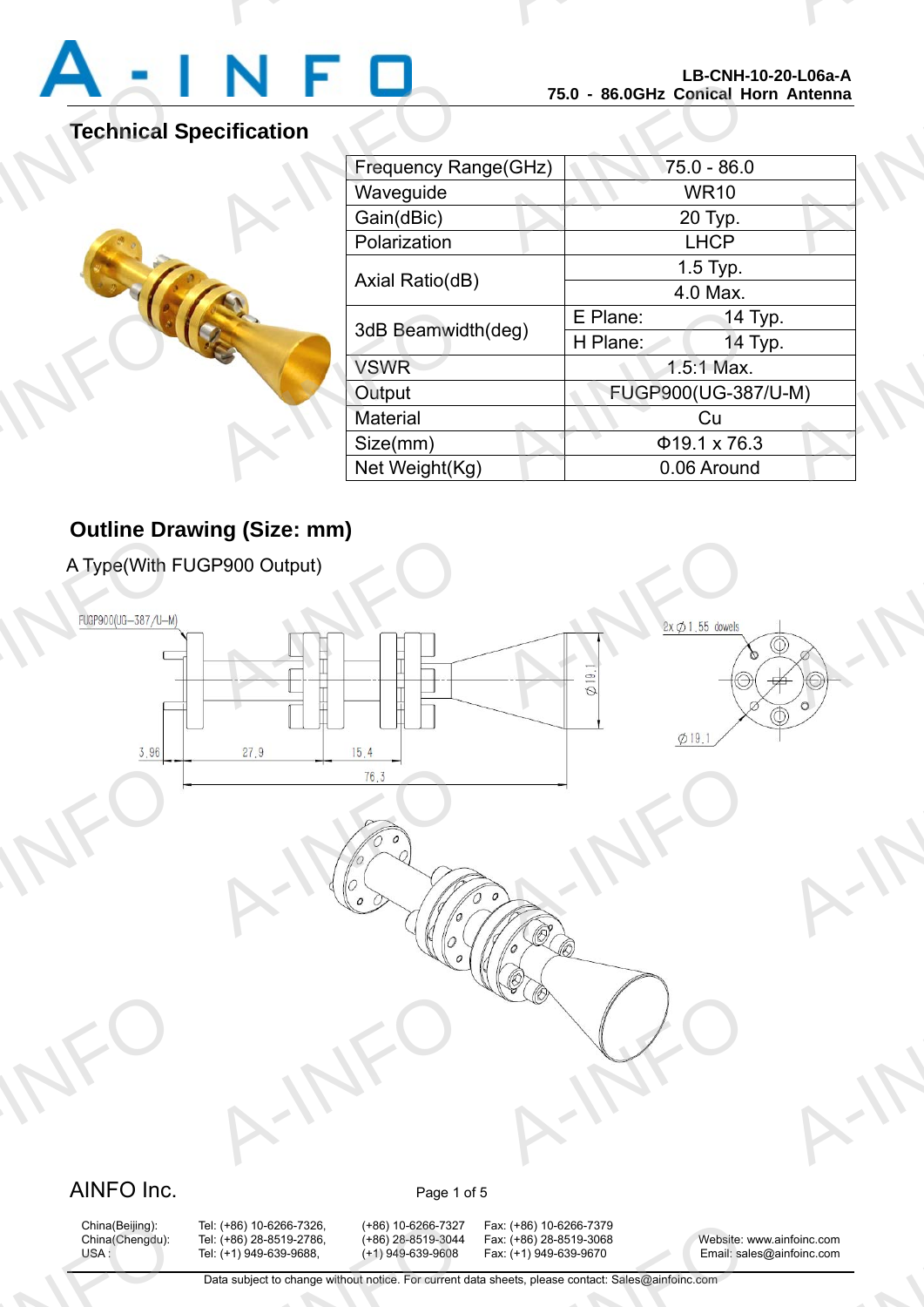

A-INFO

A-INFO

A-INFO

A-INFORMATION CONTINUES.

**Flange Drawing (Size: mm)**



### AINFO Inc. Page 2 of 5

A-INFO

A-INFO

China(Beijing):<br>China(Chengdu):<br>USA :

China(Beijing): Tel: (+86) 10-6266-7326, (+86) 10-6266-7327 Fax: (+86) 10-6266-7379 1: (+86) 10-6266-7326, (+86) 10-6266-7327<br>1: (+86) 28-8519-2786, (+86) 28-8519-3044<br>1: (+1) 949-639-9688, (+1) 949-639-9608<br>Data subject to change without notice. For current d

A-IFO

A-IFO

x: (+86) 10-6266-7379<br>x: (+86) 28-8519-3068<br>x: (+1) 949-639-9670 Email: sale<br>heets, please contact: Sales@ainfoinc.com

A-IFO

A-IFO

China(Chengdu): Tel: (+86) 28-8519-2786, (+86) 28-8519-3044 Fax: (+86) 28-8519-3068 Website: www.ainfoinc.com USA : Tel: (+1) 949-639-9688, (+1) 949-639-9608 Fax: (+1) 949-639-9670 Email: sales@ainfoinc.com infoinc.com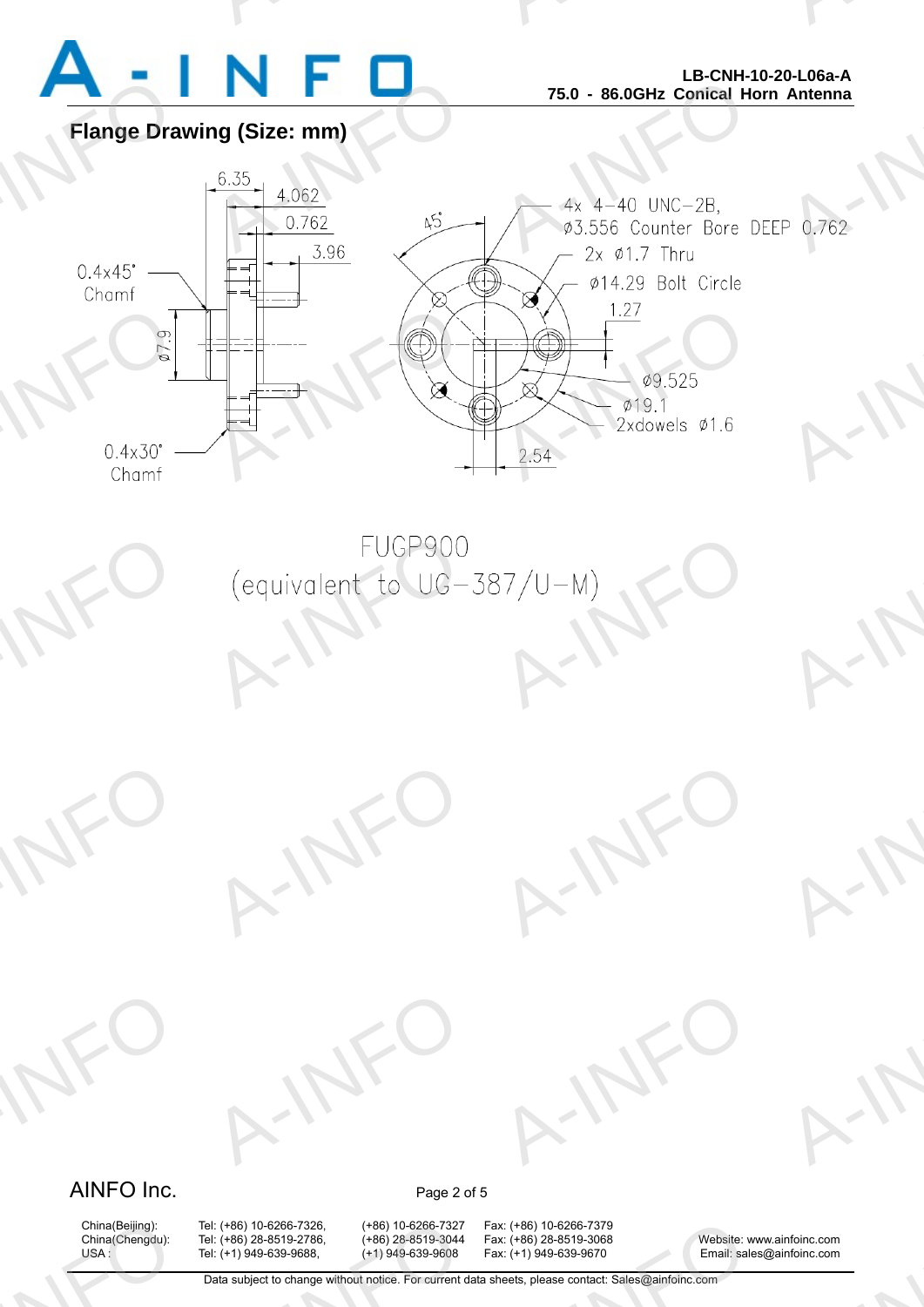# Test Result<br>1. Gain<br>2

A-INFORMATION CONTINUES.

A-INFO

A-INFO

A-INFO

A-INFO

A-INFO

A-INFORMATION CONTINUES.

## **Test Results**

### **1. Gain**



### **2. Axial Ratio**

![](_page_2_Figure_6.jpeg)

### AINFO Inc. Page 3 of 5

China(Beijing):<br>China(Chengdu):<br>USA :

1: (+86) 10-6266-7326, (+86) 10-6266-7327<br>1: (+86) 28-8519-2786, (+86) 28-8519-3044<br>1: (+1) 949-639-9688, (+1) 949-639-9608<br>Data subject to change without notice. For current d

China(Beijing): Tel: (+86) 10-6266-7326, (+86) 10-6266-7327 Fax: (+86) 10-6266-7379 x: (+86) 10-6266-7379<br>x: (+86) 28-8519-3068<br>x: (+1) 949-639-9670 Email: sale<br>heets, please contact: Sales@ainfoinc.com

China(Chengdu): Tel: (+86) 28-8519-2786, (+86) 28-8519-3044 Fax: (+86) 28-8519-3068 Website: www.ainfoinc.com USA : Tel: (+1) 949-639-9688, (+1) 949-639-9608 Fax: (+1) 949-639-9670 Email: sales@ainfoinc.com infoinc.com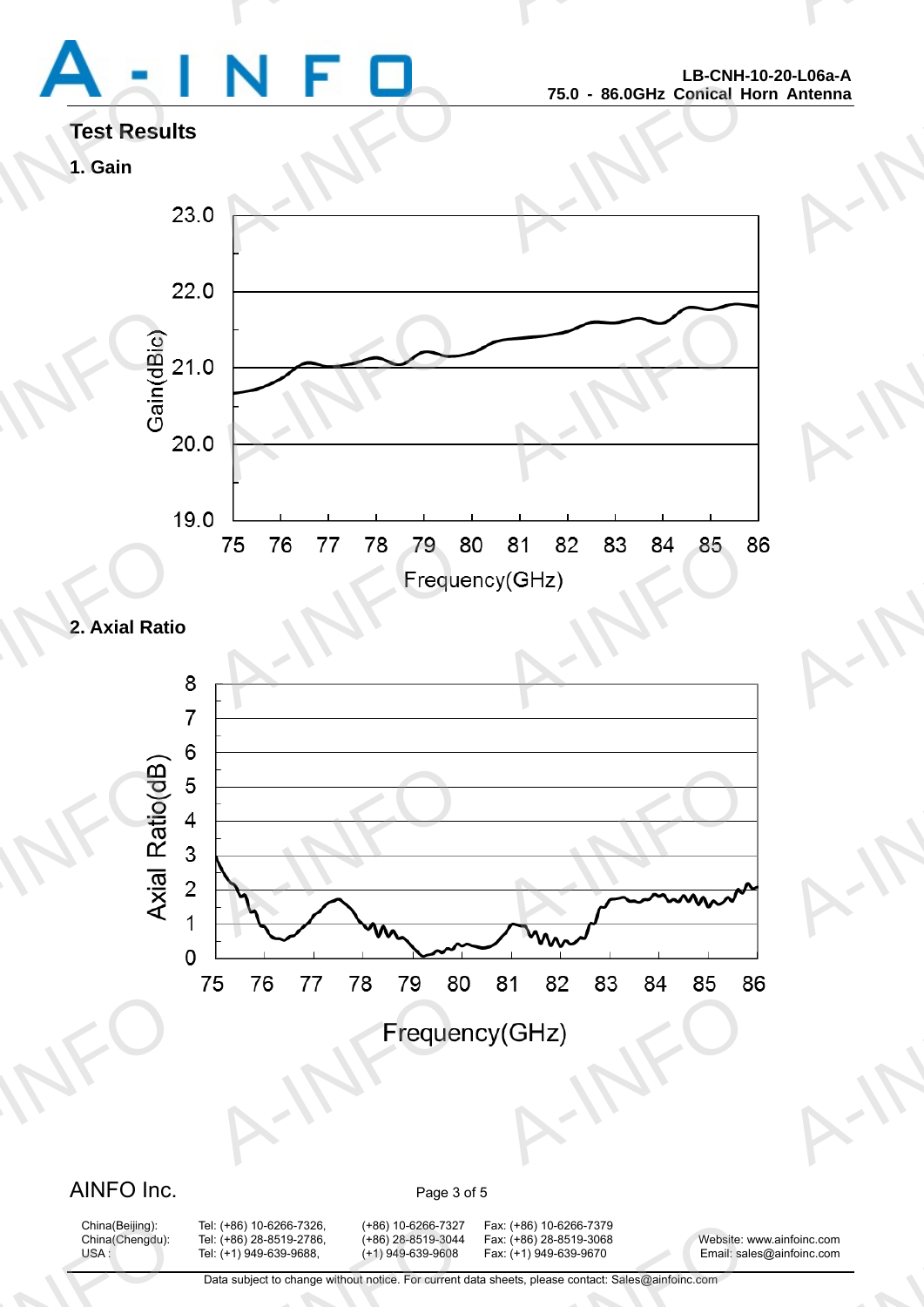![](_page_3_Picture_0.jpeg)

A-INFO

A-INFORMATION CONTINUES.

### **3. VSWR**

![](_page_3_Figure_3.jpeg)

### **4. Pattern**

![](_page_3_Figure_5.jpeg)

### AINFO Inc. Page 4 of 5

China(Beijing):<br>China(Chengdu):<br>USA :

China(Beijing): Tel: (+86) 10-6266-7326, (+86) 10-6266-7327 Fax: (+86) 10-6266-7379 1: (+86) 10-6266-7326, (+86) 10-6266-7327<br>1: (+86) 28-8519-2786, (+86) 28-8519-3044<br>1: (+1) 949-639-9688, (+1) 949-639-9608<br>Data subject to change without notice. For current d

x: (+86) 10-6266-7379<br>x: (+86) 28-8519-3068<br>x: (+1) 949-639-9670 Email: sale<br>heets, please contact: Sales@ainfoinc.com

China(Chengdu): Tel: (+86) 28-8519-2786, (+86) 28-8519-3044 Fax: (+86) 28-8519-3068 Website: www.ainfoinc.com USA : Tel: (+1) 949-639-9688, (+1) 949-639-9608 Fax: (+1) 949-639-9670 Email: sales@ainfoinc.com infoinc.com